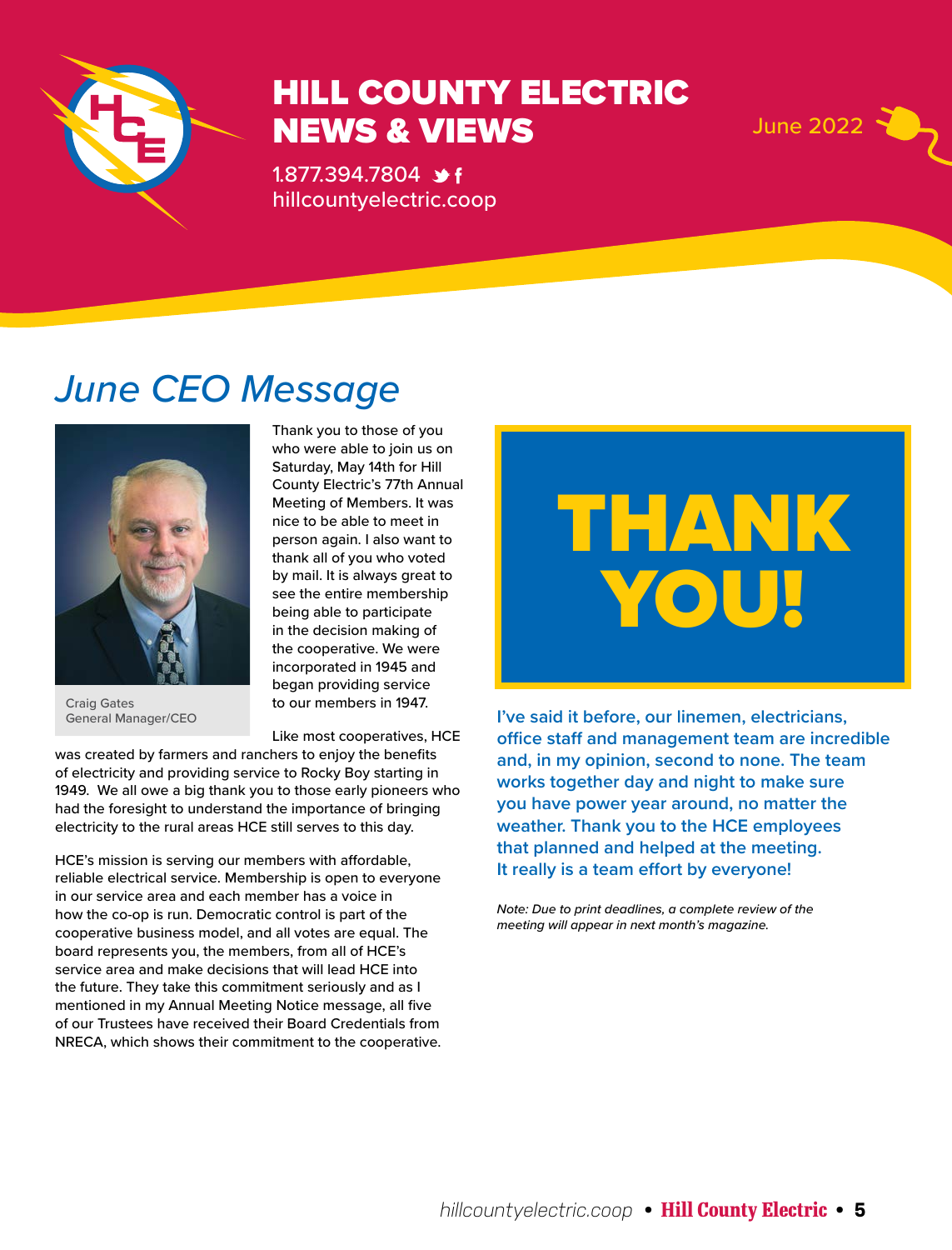## *HCE Happenings*

Last month, Hill County Electric (HCE) had approximately 933 account hours affected by outages. Of these hours:





HCE CEO, Craig Gates presents Jordan Hagen with his Journeyman Lineman Certificate from the State of Montana

# *Journeyman Lineman*

Hill County Electric Cooperative (HCE) congratulates Jordan Hagen on his promotion to Journeyman Lineman. Jordan completed the Pre-Apprenticeship Line Program at Montana Tech in Butte and joined the HCE crew as an Apprentice Lineman in 2019.

It takes three years to become a Journeyman Lineman. Over those three years, Jordan took 291 tests, in addition to completing 18 workbooks and closed book tests at the end of the workbooks. He also needed to complete 7,000 hours of on-the-job training broken out into 15 different categories. Once all of that was completed, Jordan was able to take the final test in Helena. The final test is a combination of a written test and showing competence in the pole yard with hands on work.

Congratulations Jordan!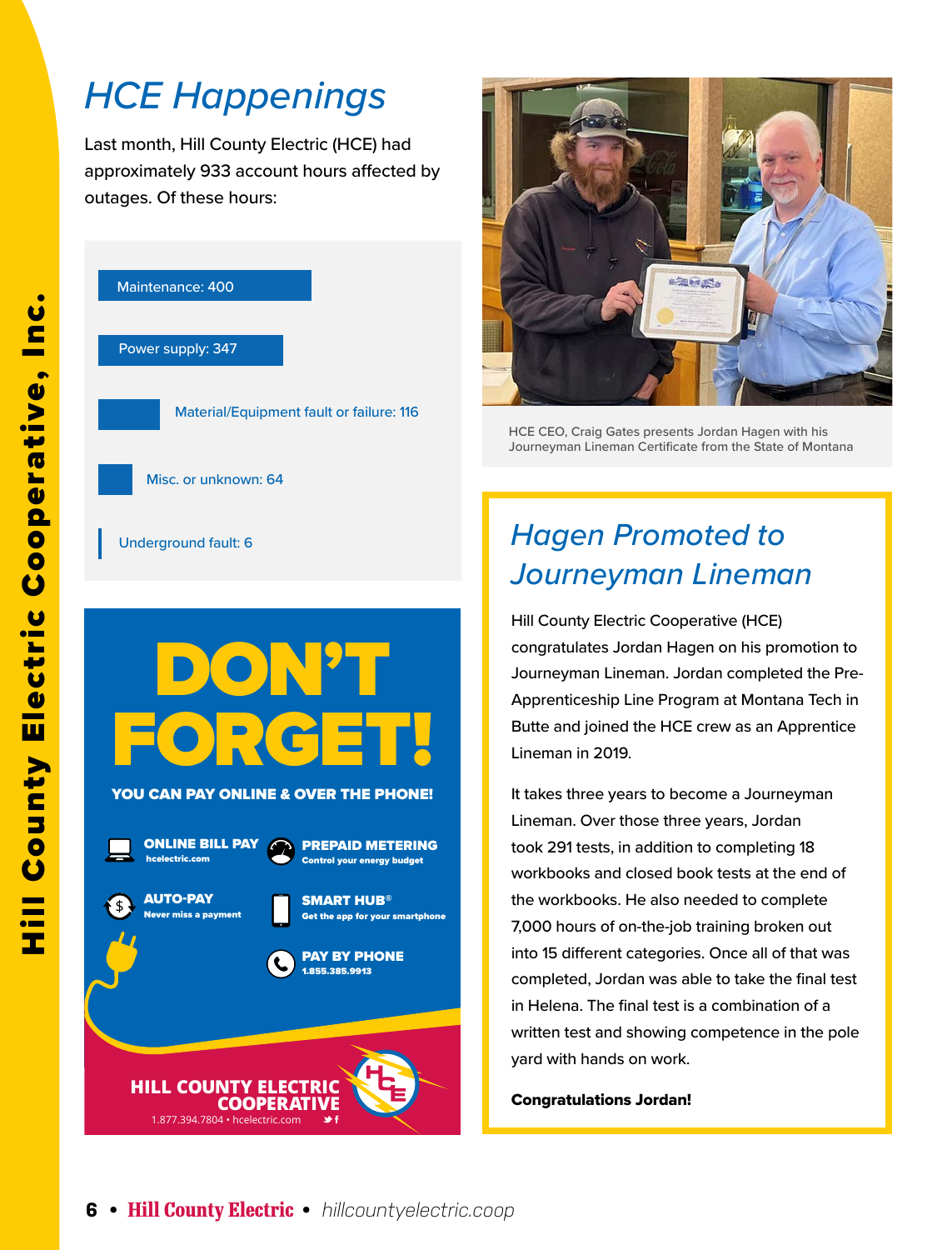## *Electrical Safety Checklist*

Nearly half of all home fires occur during winter months. Take a few minutes to identify and correct any potential electrical hazards to ensure the safety of your home.

### SWITCHES AND OUTLETS

|                         | Are any switches or outlets warm to the touch?<br>Warm switches or outlets indicate an unsafe wiring condition.                                                                                | <b>YES</b> | <b>NO</b> |
|-------------------------|------------------------------------------------------------------------------------------------------------------------------------------------------------------------------------------------|------------|-----------|
| $\bullet$               | Are any outlets or switches discolored?<br>Discoloration indicates dangerous heat buildup at these connections.                                                                                | <b>YES</b> | <b>NO</b> |
| $\bullet$               | Do plugs fit snugly into outlets?<br>Loose-fitting plugs can cause overheating and fires.                                                                                                      | <b>YES</b> | <b>NO</b> |
| <b>CORDS</b>            |                                                                                                                                                                                                |            |           |
|                         | Are any cords cracked, frayed or damaged?<br>Damaged cords can expose wires, causing shock or fire hazard.                                                                                     | <b>YES</b> | NO        |
| $\bullet$               | Are any cords pinched by furniture or windows,<br>or attached to anything with staples or nails?<br>Pinching and/or stapling cords can damage the insulation,<br>causing shock or fire hazard. | <b>YES</b> | <b>NO</b> |
| $\bullet$               | Do you use extension cords on a permanent basis?<br>Extension cords should only be used temporarily.                                                                                           | <b>YES</b> | <b>NO</b> |
| <b>ELECTRICAL PANEL</b> |                                                                                                                                                                                                |            |           |
| $\bullet$               | Do you have recurring tripped circuit breakers or blown fuses?<br>If yes, this could indicate you're exceeding a safe level<br>of electrical current.                                          | <b>YES</b> | <b>NO</b> |
| $\bullet$               | Do you have arc fault circuit interrupters (AFCIs)?<br>AFCIs provide greater fire protection.<br>Check your circuit breakers for the AFCI label.                                               | <b>YES</b> | <b>NO</b> |

Please note this is not a comprehensive safety checklist. Visit ESFI.org for more information

*Source: ESFI*